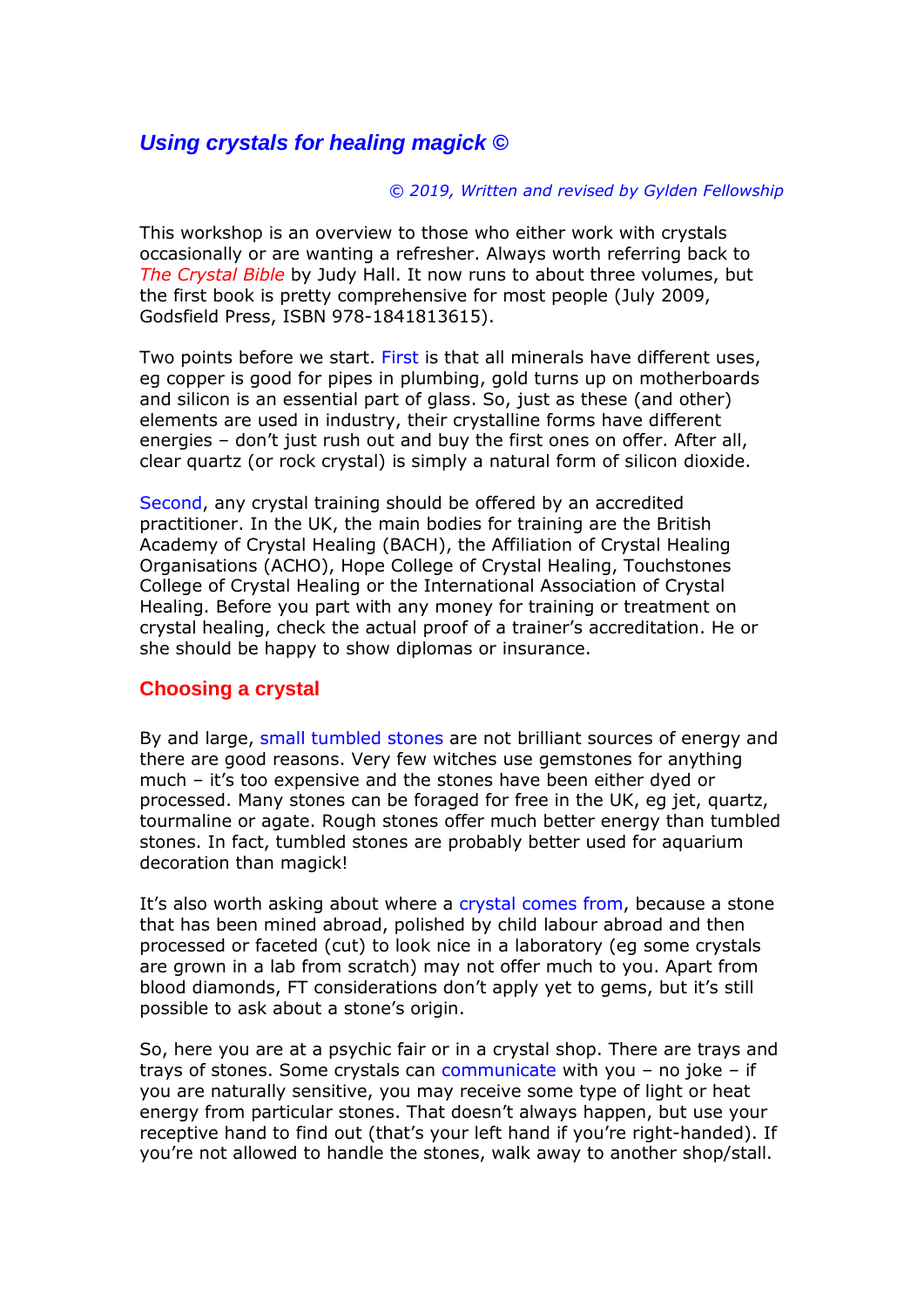Do not buy wands that are marketed at huge cost just because they have a few tumbled crystals attached or have a pointed crystal at the end. Such crystal wands may be useful tools sometimes, but you can make your own such wand much cheaper! OK, here are some of the main types of crystal.

- 1. Rough vs tumbled (see above).
- 2. Pointed and doubled-pointed: some crystals have natural points at either or both ends. If pointed away from you, energy can be drawn off and pointed towards you, draw energy in.
- 3. Cluster crystals can absorb energy in a room, eg I have a large celestite cluster in the lounge to help maximise the peaceful vibrations there.
- 4. Geodes are crystals that are hollow inside, which can hold energy.
- 5. Crystal balls, eggs or squares can radiate energy on several levels.
- 6. Occlusions give a cloudy appearance to stones, amplifying energies. **Note**: there are many other shapes, but this is an introduction.

## **Cleansing and keeping your stones**

Keep your new crystal somewhere it won't be scratched, eg in a piece of cloth. First job is to cleanse the stone - the purer the stone, the better it will be for magick. It will also need to be re-cleansed after each use. Here's some ways to cleanse a stone.

- 1. Smudge it by passing it through the smoke of a burning sage stick.
- 2. Place the stone outside or on an open window sill between a full moon and new moon – do not place the stone in the sun.
- 3. Bury the stone in a pot of sage, sandalwood or rose petals.
- 4. Bury the stone in a pot of soil, point down, for deep cleansing.
- 5. Place the stone in a stream or under cool tap water, point down again, but never warm or hot water.

## **Using crystals for magick**

Crystals can be used for all types of magick, including healing, protection, divination and meditation. On a personal note, I have a gold calcite crystal ball, which could be used for scrying, but I use it as an entry point for spirit journeys. My point is you decide how to use your crystals.

Is there an easy way to dedicate your stone for a particular use? Cleanse the stone first and then hold it in your dominant hand (right hand if you're right-handed). Picture the stone and your hand surrounded by white light and spend a few minutes concentrating on how you want to use the stone. Say to yourself or out loud that you dedicate this stone to this intent and repeat this process a couple of times in the first few days.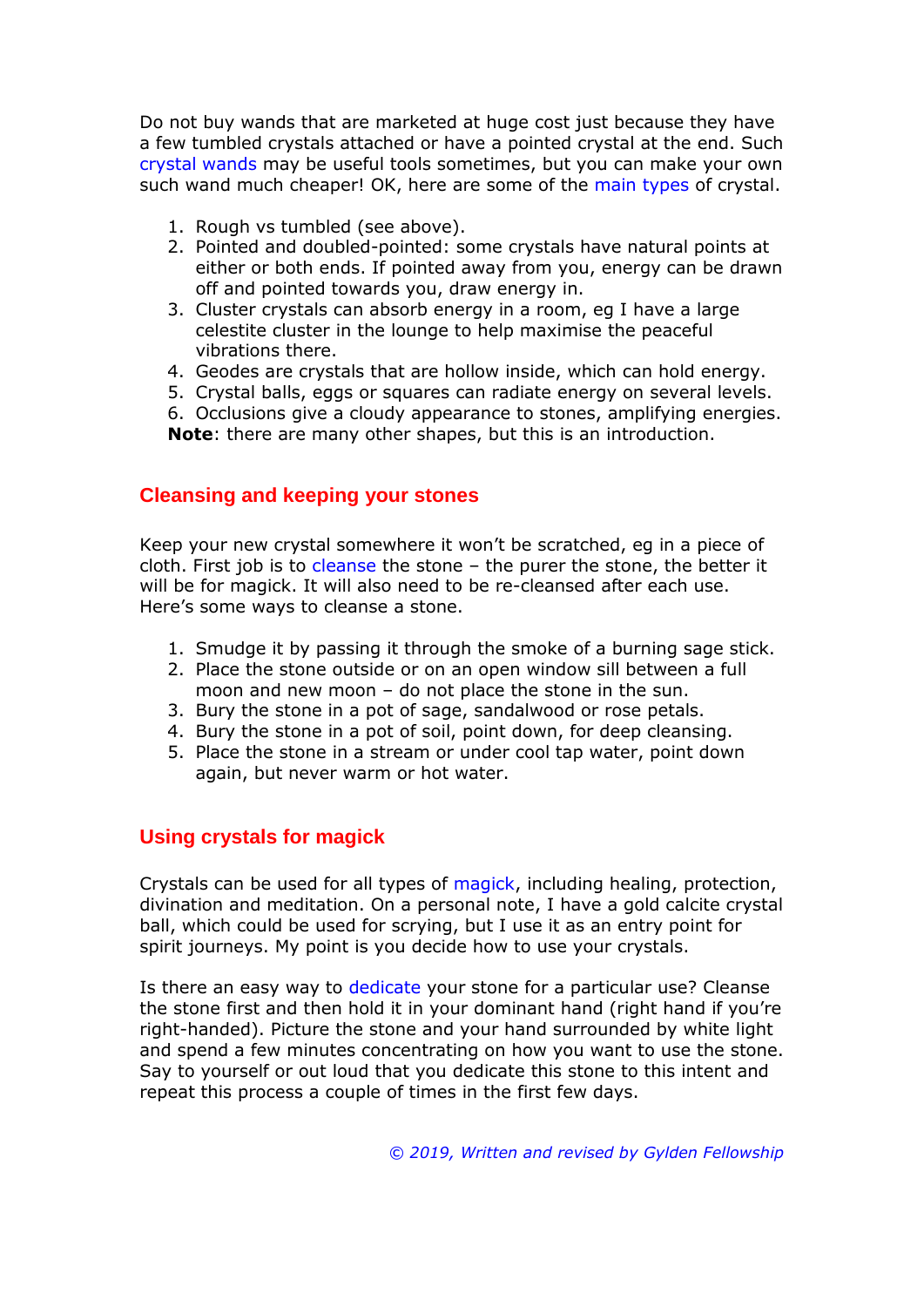Crystals are often used for healing as each type of crystal has a unique internal structure. This allows it to resonate at a certain frequency and the resonance gives a crystal its healing abilities. Some crystals serve to calm conditions, whereas others may stimulate certain organs.

If a healing witch applies this resonance using the patient's appropriate chakra, stability and balance can be restored to the person suffering from dis-ease. Overall, crystal healing requires practice, but can be great for removing negative energy or depression.

Many crystal healers use a method called the laying-on of stones to heal it dispels negative energy, balances the chakra and restores the aura. In short, the stones help to release the natural energy within the chakras, to move from dis-ease back to health.

Here's a simple spell that anyone can use with just a little practice, but it is very effective for warding off nightmares and gaining restful sleep. Let's call it that – **Nick's Anti-Nightmare Charm** – you see, I said anyone can do magick! Try and use rough pieces of stone for the spell for best results, rather than tumbled stones.

- *Cleanse and dedicate a serenity crystal, eg a piece of amethyst, snow quartz or blue lace agate.*
- *Put the crystal into your dominant (writing) hand.*
- *Invoke your deity.*
- *Close your eyes, focus on the stone in your hand for about 2-3 minutes.*
- *Chant the following invocation: "Stone of peaceful, calming light, Shining in my mind so bright, I pass you all my dreams tonight. Dissolve the nightmares – the rest can stay, For me to sleep until next day, So mote it be and come what may".*
- *This stone absorbs all negative or stressful thoughts, giving sweet dreams.*
- *Thank the deity for his/her help and quietly use your spirit name to end the spell, finishing with "As above, so below, so mote it be."*

So, what other common uses are there for crystals? There are many options, but I have decided to look a little closer at crystal essences and crystal pendulums, which you can use either for dowsing or for energy fields. Again, if you're at a fayre, the crystal pendulum chooses you and not the reverse and the cleansing process is the same as described earlier.

*© 2019, Written and revised by Gylden Fellowship*